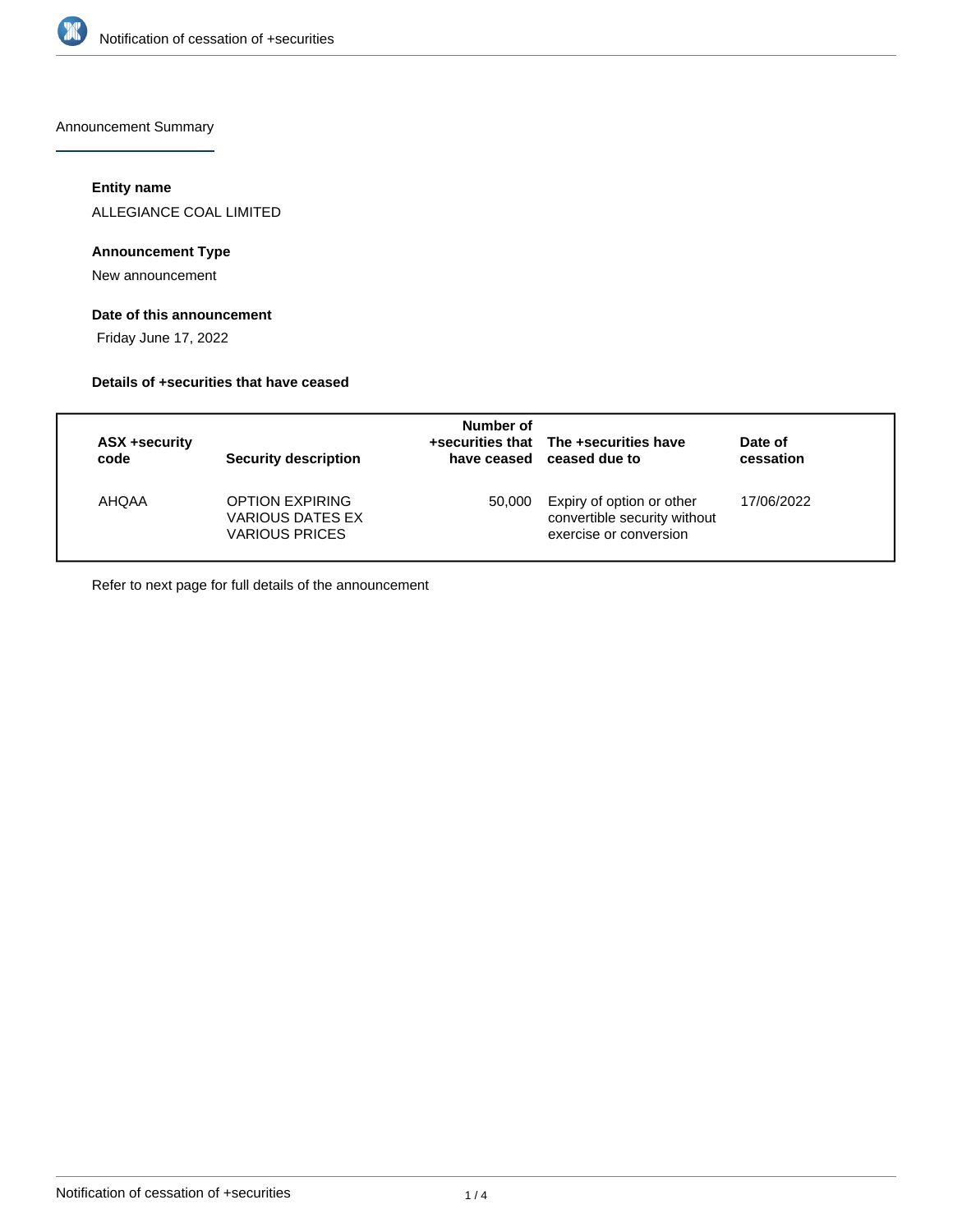

Part 1 - Announcement Details

# **1.1 Name of +Entity**

ALLEGIANCE COAL LIMITED

We (the entity named above) provide the following information about our issued capital.

**1.2 Registered Number Type** ABN

**Registration Number** 47149490353

# **1.3 ASX issuer code**

AHQ

# **1.4 The announcement is**

New announcement

# **1.5 Date of this announcement**

17/6/2022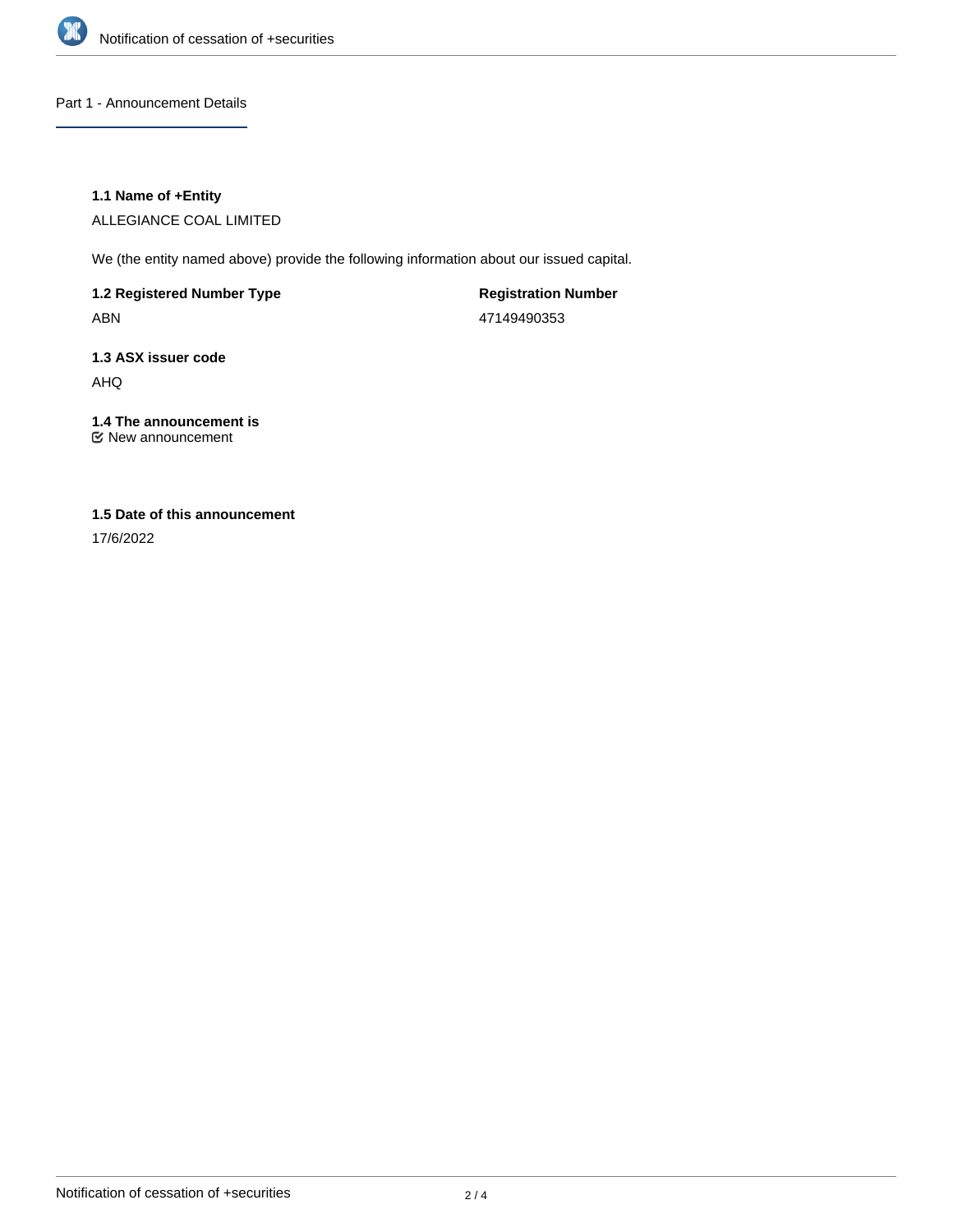

### Part 2 - Details of +equity securities or +debt securities that have ceased

#### **ASX +Security Code and Description**

AHQAA : OPTION EXPIRING VARIOUS DATES EX VARIOUS PRICES

# **Unquoted +equity securities that have ceased**

**Number of securities that have ceased**

50,000

**Reason for cessation** Expiry of option or other convertible security without exercise or conversion

**Date of cessation**

17/6/2022

**Is the entity paying any consideration for the cessation?** No

**Any other information the entity wishes to notify to ASX about the cessation?**